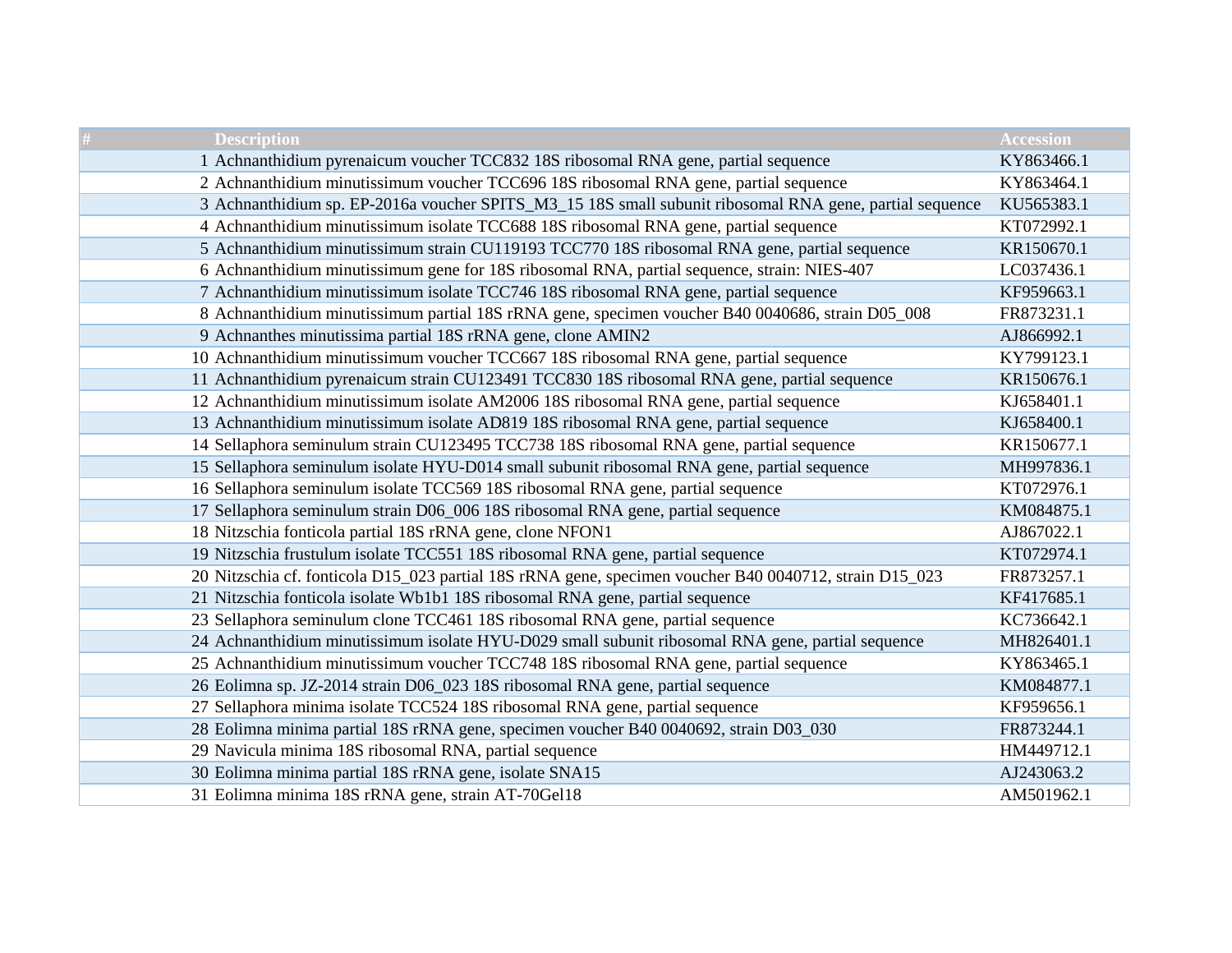| 32 Sellaphora cf. minima clone BM42 18S ribosomal RNA gene, partial sequence                   | EF151966.1 |
|------------------------------------------------------------------------------------------------|------------|
| 33 Eolimna minima strain HYU-D035 small subunit ribosomal RNA gene, partial sequence           | MK567891.1 |
| 34 Nitzschia palea strain NGPCS3 18S ribosomal RNA gene, partial sequence                      | KU341755.1 |
| 35 Nitzschia palea voucher TCC854 18S ribosomal RNA gene, partial sequence                     | KY863476.1 |
| 36 Nitzschia palea strain CU119217 TCC1391 18S ribosomal RNA gene, partial sequence            | KR150668.1 |
| 37 Nitzschia palea gene for 18S ribosomal RNA, partial sequence, strain: NIES-487              | LC037443.1 |
| 38 Nitzschia palea isolate D1 18S ribosomal RNA gene, partial sequence                         | KF051059.1 |
| 39 Nitzschia acicularis partial 18S rRNA gene, specimen voucher B40 0040707, strain D03_095    | FR873256.1 |
| 40 Nitzschia palea partial 18S rRNA gene, clone NPAL2                                          | AJ867001.1 |
| 41 Nitzschia palea partial 18S rRNA gene, clone NPAL6                                          | AJ867003.1 |
| 42 Nitzschia palea voucher TCC908 18S ribosomal RNA gene, partial sequence                     | KY799130.1 |
| 43 Nitzschia palea isolate HYU-D005 small subunit ribosomal RNA gene, partial sequence         | MH358461.1 |
| 44 Nitzschia palea voucher TCC855 18S ribosomal RNA gene, partial sequence                     | KY863477.1 |
| 45 Nitzschia palea voucher TCC762 18S ribosomal RNA gene, partial sequence                     | KY799126.1 |
| 46 Nitzschia palea strain UQL1_31 18S ribosomal RNA gene, partial sequence                     | KT893842.1 |
| 47 Nitzschia palea clone TCC570 18S ribosomal RNA gene, partial sequence                       | KC736639.1 |
| 48 Nitzschia palea voucher TCC912 18S ribosomal RNA gene, partial sequence                     | KY799132.1 |
| 49 Nitzschia palea voucher TCC907 18S ribosomal RNA gene, partial sequence                     | KY799129.1 |
| 50 Nitzschia palea strain LCR-S-6-4-1 18S ribosomal RNA gene, partial sequence                 | JQ610161.2 |
| 51 Nitzschia palea strain JD-041 18S ribosomal RNA gene, partial sequence                      | KP016701.1 |
| 55 Bolidomonas pacifica strain CCMP1866 18S small subunit ribosomal RNA gene, partial sequence | HQ912557.1 |
| 56 Sellaphora cf. seminulum clone TM37 18S ribosomal RNA gene, partial sequence                | EF151967.1 |

Table S1: Description and accession numbers of 18SV4 rRNA sequences downloaded from GenBank for phylogenetic analysis.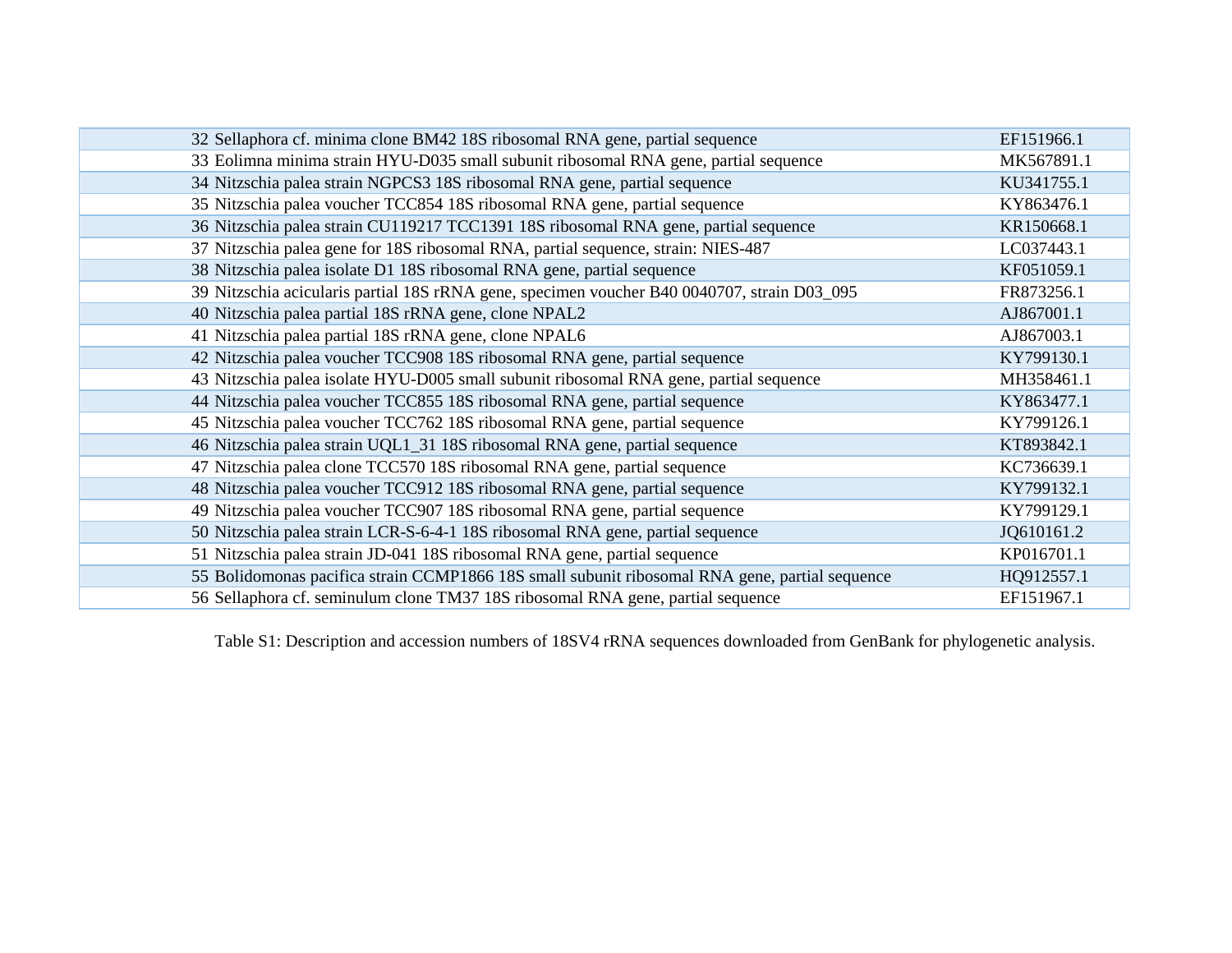| <b>Description</b>                                                                                                                                                          | <b>Accession</b> |
|-----------------------------------------------------------------------------------------------------------------------------------------------------------------------------|------------------|
| 1 Achnanthidium cf. lineare NA-2016 strain B397 ribulose-1,5-bisphosphate carboxylase/oxygenase large subunit gene, partial cds; chloroplast                                | KR709273.1       |
| 2 Achnanthidium minutissimum strain B443 ribulose-1,5-bisphosphate carboxylase/oxygenase large subunit gene, partial cds; chloroplast                                       | KR709272.1       |
| 3 Achnanthidium minutissimum voucher TCC667 ribulose-1,5-carboxylase/oxygenase large subunit (rbcL) gene, partial cds; chloroplast                                          | KY863482.1       |
| 4 Achnanthidium sp. voucher MIC10_53 ribulose-1,5-bisphosphate carboxylase/oxygenase large subunit (rbcL) gene, partial cds; chloroplast                                    | KU687476.1       |
| 5 Bolidomonas pacifica strain CCMP 1866 ribulose-1,5-bisphosphate carboxylase/oxygenase large subunit gene, partial cds; chloroplast gene for chloroplast product AF372696. |                  |
| 6 Eolimna minima strain D03 030 ribulose-1,5-bisphosphate carboxylase/oxygenase large subunit (rbcL) gene, partial cds; chloroplast                                         | KM084930.1       |
| 7 Eolimna sp. JZ-2014 strain D06_023 ribulose-1,5-bisphosphate carboxylase/oxygenase large subunit (rbcL) gene, partial cds; chloroplast                                    | KM084939.1       |
| 8 Eolimna sp. Styx 1 strain LCR-S-14-1-1 ribulose-1,5-bisphosphate carboxylase/oxygenase, large subunit (rbcL) gene, partial cds; chloroplast                               | JO610175.1       |
| 9 Nitzschia cf. fonticola LRT-2013 partial rbcL gene for RuBisCO, large subunit, strain cf. fonticola 2                                                                     | HF675065.1       |
| 10 Nitzschia fonticola isolate TCC533 ribulose-1,5-bisphosphate carboxylase/oxygenase large subunit (rbcL) gene, partial cds; chloroplast                                   | KT072921.1       |
| 11 Nitzschia fonticola partial rbcL gene for RuBisCO, large subunit, strain A-RT24                                                                                          | HF675066.1       |
| 12 Nitzschia fonticola partial rbcL gene for RuBisCO, large subunit, strain B-RT25                                                                                          | HF675067.1       |
| 13 Nitzschia fonticola partial rbcL gene for RuBisCO, large subunit, strain C-RT26                                                                                          | HF675068.1       |
| 14 Nitzschia palea partial rbcL gene for RuBisCO, large subunit, strain SriLanka1                                                                                           | HF675121.1       |
| 15 Nitzschia palea ribulose-1,5-carboxylase/oxygenase large subunit (rbcL) gene, partial cds; chloroplast                                                                   | KJ542503.1       |
| 16 Nitzschia palea isolate R12 ribulose-1,5-carboxylase/oxygenase large subunit (rbcL) gene, partial cds; chloroplast                                                       | KJ542502.1       |
| 17 Nitzschia palea isolate TCC 652 ribulose-1,5-carboxylase/oxygenase large subunit (rbcL) gene, partial cds; chloroplast                                                   | KJ542479.1       |
| 18 Nitzschia palea isolate TCC 563 ribulose-1,5-carboxylase/oxygenase large subunit (rbcL) gene, partial cds; chloroplast                                                   | KJ542460.1       |
| 19 Nitzschia palea chloroplast, complete genome                                                                                                                             | MH113811.1       |
| 20 Nitzschia palea NIES-2729 chloroplast DNA complet genome                                                                                                                 | AP018511.1       |
| 21 Nitzschia palea voucher TCC854 ribulose-1,5-carboxylase/oxygenase large subunit (rbcL) gene, partial cds; chloroplast                                                    | KY863492.1       |
| 22 Nitzschia palea voucher TCC906 ribulose-1,5-carboxylase/oxygenase large subunit (rbcL) gene, partial cds; chloroplast                                                    | KY799141.1       |
| 23 Nitzschia palea isolate BR022 ribulose-1,5-carboxylase/oxygenase large subunit (rbcL) gene, partial cds; chloroplast                                                     | KT026123.1       |
| 24 Nitzschia palea partial rbcL gene for RuBisCO, large subunit, strain Spain A2                                                                                            | HF675124.1       |
| 25 Nitzschia palea isolate TCC 139-3 ribulose-1,5-carboxylase/oxygenase large subunit (rbcL) gene, partial cds; chloroplast                                                 | KJ542520.1       |
| 26 Nitzschia palea isolate BB2b ribulose-1,5-carboxylase/oxygenase large subunit (rbcL) gene, partial cds; chloroplast                                                      | KJ542517.1       |
| 27 Nitzschia palea strain LCR-S-6-4-1 ribulose-1,5-bisphosphate carboxylase/oxygenase, large subunit (rbcL) gene, partial cds; chloroplast                                  | JQ610171.1       |
| 28 Nitzschia palea plastid partial rbcL gene for ribulose-1,5-carboxylase/oxygenase large subunit, strain Belgium4                                                          | FN557029.1       |
| 29 Nitzschia palea voucher TCC909 ribulose-1,5-carboxylase/oxygenase large subunit (rbcL) gene, partial cds; chloroplast                                                    | KY799144.1       |
| 30 Nitzschia palea voucher TCC766 ribulose-1,5-carboxylase/oxygenase large subunit (rbcL) gene, partial cds; chloroplast                                                    | KY863491.1       |
| 31 Nitzschia palea voucher TCC852 ribulose-1,5-carboxylase/oxygenase large subunit (rbcL) gene, partial cds; chloroplast                                                    | KY799139.1       |
| 32 Nitzschia palea partial rbcL gene for RuBisCO, large subunit, strain New Spain2                                                                                          | HF675127.1       |
| 33 Nitzschia palea isolate Japan F ribulose-1,5-carboxylase/oxygenase large subunit (rbcL) gene, partial cds; chloroplast                                                   | KJ542507.1       |
| 34 Sellaphora cf. seminulum clone TM37 ribulose-1,5-bisphosphate carboxylase/oxygenase large subunit (rbcL) gene, partial cds; chloroplast                                  | EF143280.1       |
| 35 Sellaphora seminulum clone TCC461 ribulose-1,5-bisphosphate carboxylase/oxygenase large subunit (rbcL) gene, partial cds; chloroplast                                    | KC736613.1       |
| 36 Sellaphora seminulum isolate TCC738 ribulose-1,5-bisphosphate carboxylase/oxygenase large subunit (rbcL) gene, partial cds; chloroplast                                  | KT072950.1       |
| 37 Sellaphora seminulum strain D06 006 ribulose-1,5-bisphosphate carboxylase/oxygenase large subunit (rbcL) gene, partial cds; chloroplast                                  | KM084937.1       |
| 38 Sellaphora sp. Styx 1 strain LCR-S-19-1-1 ribulose-1,5-bisphosphate carboxylase/oxygenase, large subunit (rbcL) gene, partial cds; chloroplast                           | JQ610174.1       |
|                                                                                                                                                                             |                  |

Table S2. Description and accession numbers of rbcL gene sequences downloaded from GenBank for phylogenetic analysis.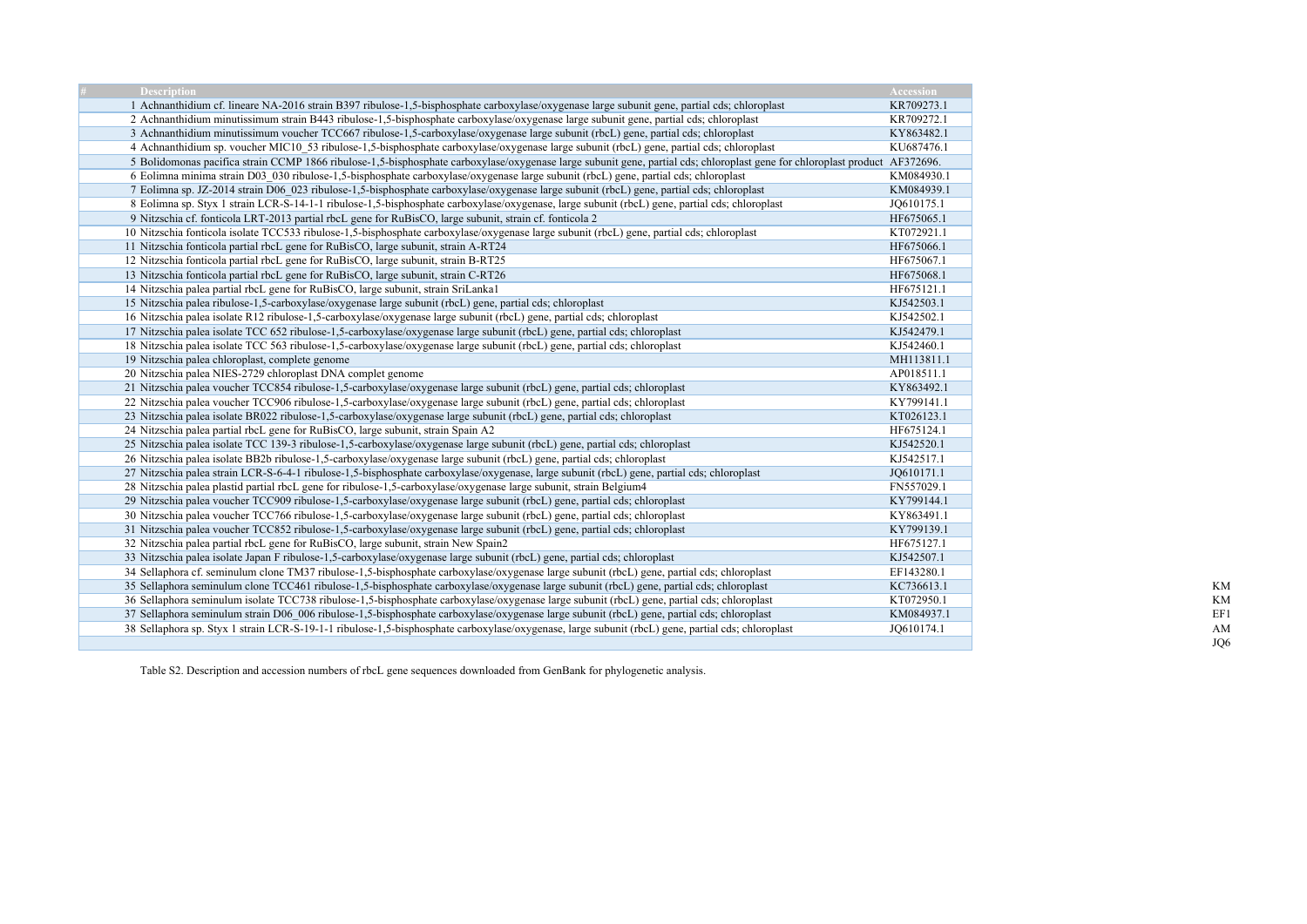| <b>Description</b>                                                                          | <b>Accession</b> |
|---------------------------------------------------------------------------------------------|------------------|
| Nitzschia palea partial rbcL gene for RuBisCO, large subunit, strain SriLanka1              | HF675121.1       |
| Nitzschia palea ribulose-1,5-carboxylase/oxygenase large subunit (rbcL) gene, rKJ542503.1   |                  |
| Nitzschia palea isolate R12 ribulose-1,5-carboxylase/oxygenase large subunit (r KJ542502.1  |                  |
| Nitzschia palea isolate TCC 652 ribulose-1,5-carboxylase/oxygenase large subur KJ542479.1   |                  |
| Nitzschia palea isolate TCC 563 ribulose-1,5-carboxylase/oxygenase large subur KJ542460.1   |                  |
| Nitzschia palea chloroplast, complete genome                                                | MH113811.1       |
| Nitzschia palea NIES-2729 chloroplast DNA complet genome                                    | AP018511.1       |
| Nitzschia palea voucher TCC854 ribulose-1,5-carboxylase/oxygenase large subu KY863492.1     |                  |
| Nitzschia palea voucher TCC906 ribulose-1,5-carboxylase/oxygenase large subu KY799141.1     |                  |
| Nitzschia palea isolate BR022 ribulose-1,5-carboxylase/oxygenase large subunil KT026123.1   |                  |
| Nitzschia palea partial rbcL gene for RuBisCO, large subunit, strain Spain A2               | HF675124.1       |
| Nitzschia palea isolate TCC 139-3 ribulose-1,5-carboxylase/oxygenase large sub KJ542520.1   |                  |
| Nitzschia palea isolate BB2b ribulose-1,5-carboxylase/oxygenase large subunit   KJ542517.1  |                  |
| Nitzschia palea strain LCR-S-6-4-1 ribulose-1,5-bisphosphate carboxylase/oxygeJQ610171.1    |                  |
| Nitzschia palea plastid partial rbcL gene for ribulose-1,5-carboxylase/oxygenase FN557029.1 |                  |
| Nitzschia palea voucher TCC909 ribulose-1,5-carboxylase/oxygenase large subu KY799144.1     |                  |
| Nitzschia palea voucher TCC766 ribulose-1,5-carboxylase/oxygenase large subu KY863491.1     |                  |
| Nitzschia palea voucher TCC852 ribulose-1,5-carboxylase/oxygenase large subu KY799139.1     |                  |
| Nitzschia palea partial rbcL gene for RuBisCO, large subunit, strain New Spain2 HF675127.1  |                  |
| Nitzschia palea isolate Japan F ribulose-1,5-carboxylase/oxygenase large subun KJ542507.1   |                  |
| Nitzschia palea isolate SriLanka1 ribulose-1,5-carboxylase/oxygenase large subi KJ542515.1  |                  |
| Uncultured organism clone D_SG_2_B06_HC ribulose-1,5-bisphosphate carbox HM538675.1         |                  |
| Nitzschia palea partial rbcL gene for RuBisCO, large subunit, strain SriLanka2              | HF675122.1       |
| Nitzschia palea partial rbcL gene for RuBisCO, large subunit, strain Japan D2               | HF675125.1       |
| Nitzschia palea partial rbcL gene for RuBisCO, large subunit, strain laia46                 | HF675107.1       |
| Nitzschia palea isolate TCC 139-1 ribulose-1,5-carboxylase/oxygenase large sub KJ542519.1   |                  |
| Nitzschia palea isolate Spain A2 ribulose-1,5-carboxylase/oxygenase large subu KJ542513.1   |                  |
| Nitzschia palea isolate Japan B2 ribulose-1,5-carboxylase/oxygenase large subu KJ542505.1   |                  |
| Nitzschia palea isolate TCC 600 ribulose-1,5-carboxylase/oxygenase large subur KJ542496.1   |                  |
| Nitzschia palea isolate TCC 620 ribulose-1,5-carboxylase/oxygenase large subur KJ542493.1   |                  |
| Nitzschia palea isolate DM1011 ribulose-1,5-carboxylase/oxygenase large subu KJ542490.1     |                  |
| Nitzschia palea isolate TCC 456 ribulose-1,5-carboxylase/oxygenase large subur KJ542485.1   |                  |
| Nitzschia palea isolate TCC 468 ribulose-1,5-carboxylase/oxygenase large subur KJ542484.1   |                  |
| Nitzschia palea isolate TCC 641 ribulose-1,5-carboxylase/oxygenase large subur KJ542469.1   |                  |
| Nitzschia palea isolate TCC 476 ribulose-1,5-carboxylase/oxygenase large subur KJ542468.1   |                  |
| Nitzschia palea isolate TCC 583 ribulose-1,5-carboxylase/oxygenase large subur KJ542464.1   |                  |
| Nitzschia palea isolate TCC 573 ribulose-1,5-carboxylase/oxygenase large subur KJ542463.1   |                  |
| Nitzschia palea isolate TCC 568 ribulose-1,5-carboxylase/oxygenase large subur KJ542461.1   |                  |
| Nitzschia palea isolate TCC 528 ribulose-1,5-carboxylase/oxygenase large subur KJ542459.1   |                  |
|                                                                                             |                  |
| Nitzschia palea isolate TCC 531 ribulose-1,5-carboxylase/oxygenase large subur KJ542457.1   |                  |
| Nitzschia palea isolate TCC139-2 ribulose-1,5-bisphosphate carboxylase/oxyger KF959639.1    |                  |
| Nitzschia palea clone TCC583 ribulose-1,5-bisphosphate carboxylase/oxygenas(KC736611.1      |                  |
| Nitzschia palea clone TCC570 ribulose-1,5-bisphosphate carboxylase/oxygenas(KC736610.1      |                  |
| Nitzschia palea clone TCC435 ribulose-1,5-bisphosphate carboxylase/oxygenas(KC736609.1      |                  |
| Nitzschia palea strain LCR-S-29-2 ribulose-1,5-bisphosphate carboxylase/oxygerJQ610170.1    |                  |
| Nitzschia palea strain LCR-S-12-1-2 ribulose-1,5-bisphosphate carboxylase/oxyeJQ610169.1    |                  |
| Uncultured organism clone D_SG_2_H08_HC ribulose-1,5-bisphosphate carbox HM538731.1         |                  |
| Uncultured organism clone D_SG_2_G08_HC ribulose-1,5-bisphosphate carbox HM538722.1         |                  |
| Uncultured organism clone D_SG_2_G05_HC ribulose-1,5-bisphosphate carbox HM538720.1         |                  |
| Uncultured organism clone D_SG_2_F05_HC ribulose-1,5-bisphosphate carbox HM538711.1         |                  |